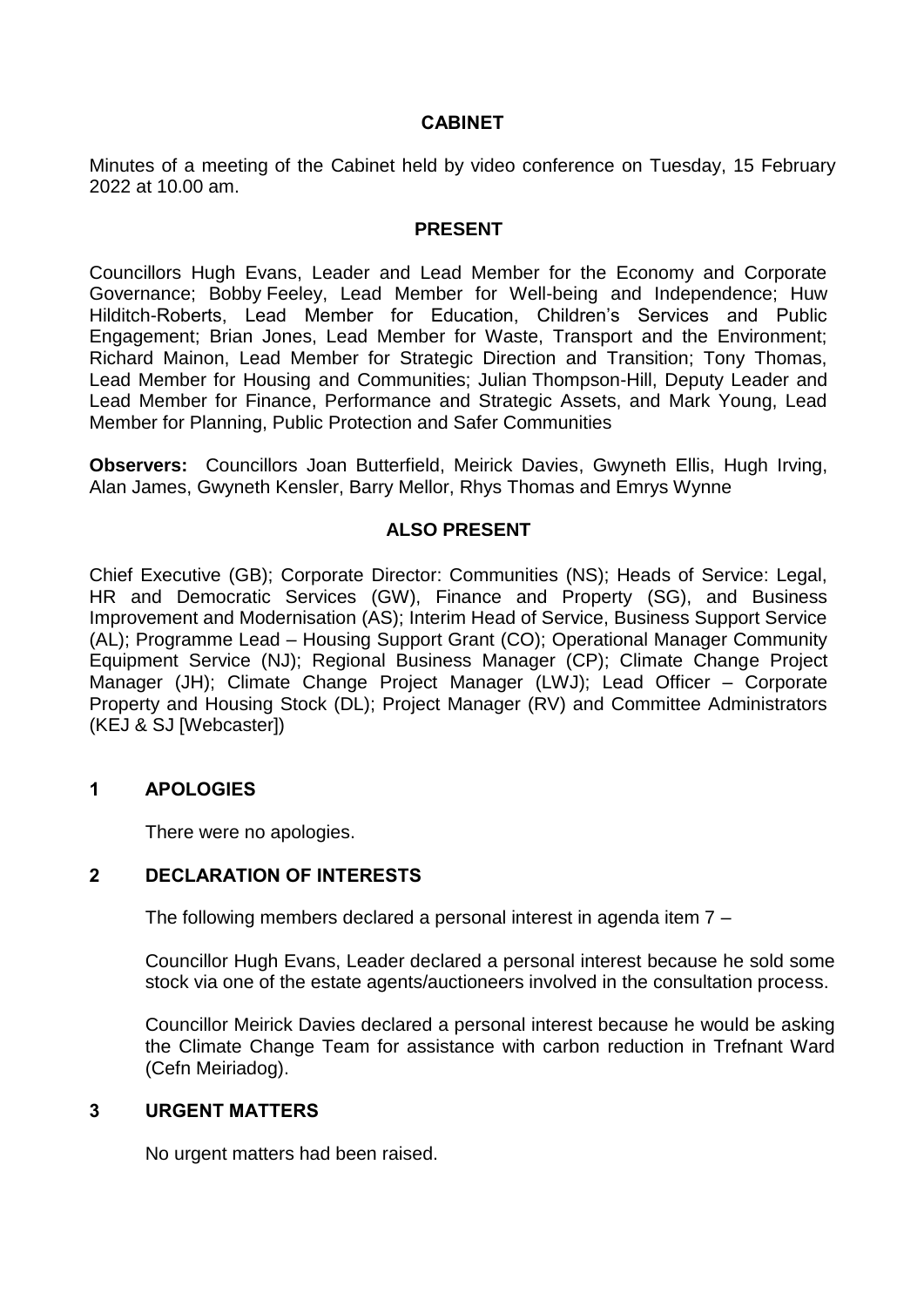# **4 MINUTES**

The minutes of the Cabinet meeting held on 18 January 2022 were submitted.

**Accuracy** – Page 9 – Item 6 – Extension of Leisure Services Contract – Councillor Meirick Davies clarified that his point regarding flood damage to the Rhyl Pavilion Theatre and Restaurant had been in relation to the circumstances around the burst water tank and whether it had been inspected prior to transfer to Denbighshire Leisure Limited. As Lead Member Councillor Bobby Feeley confirmed she would provide a response to Councillor Davies directly outside of the meeting.

*RESOLVED that, subject to the above, the minutes of the meeting held on 18 January 2022 be received and confirmed as a correct record.*

# **5 HOUSING SUPPORT PROGRAMME STRATEGY**

Councillor Bobby Feeley presented the report seeking Cabinet agreement to the vision and approach to addressing homelessness and housing related support services in the Housing Support Programme Strategy and its publication.

There was a requirement by the Welsh Government to develop a Housing Support Programme (HSP) Strategy 2022 – 2026, with a mid-point review. The HSP Strategy was required to be the Council's single strategic document on housing support and homelessness prevention, and it had been aligned to the existing Housing and Homelessness Strategy monitored by the Strategic Housing and Homelessness Group. In developing the HSP Strategy a thorough needs assessment had been undertaken with a range of stakeholders and providers and seven priorities agreed, which largely mirrored the actions in the Housing and Homelessness Strategic Action Plan. A draft action plan had been included to support delivery of the HSP Strategy but it required additional longer term actions and timeframes before publication.

Councillor Feeley stated that the Strategy represented another step in the right direction to address homelessness and thanked officers for the comprehensive report. The Interim Head of Service, Business Support Service added that the Council had made good progress in working towards a rapid rehousing model.

The Lead Member and Interim Head of Service responded to questions as follows –

- the action plan would need to be finalised in time for the launch of the HSP Strategy at the end of March. However, the plan would be fluid and continually reviewed in order to respond to changing circumstances
- much progress had been made in terms of ensuring timely intervention, engagement and access into services and working with partners in a coordinated approach to support individuals and families as appropriate
- a substance misuse and mental health coordinator had recently been employed to help individuals affected by those issues to maintain their tenancies
- the Scrutiny Committee had discussed much of the work in the HSP Strategy and action plan and also received an annual report on homelessness, and the Strategic Housing and Homelessness Group also had oversight of those issues;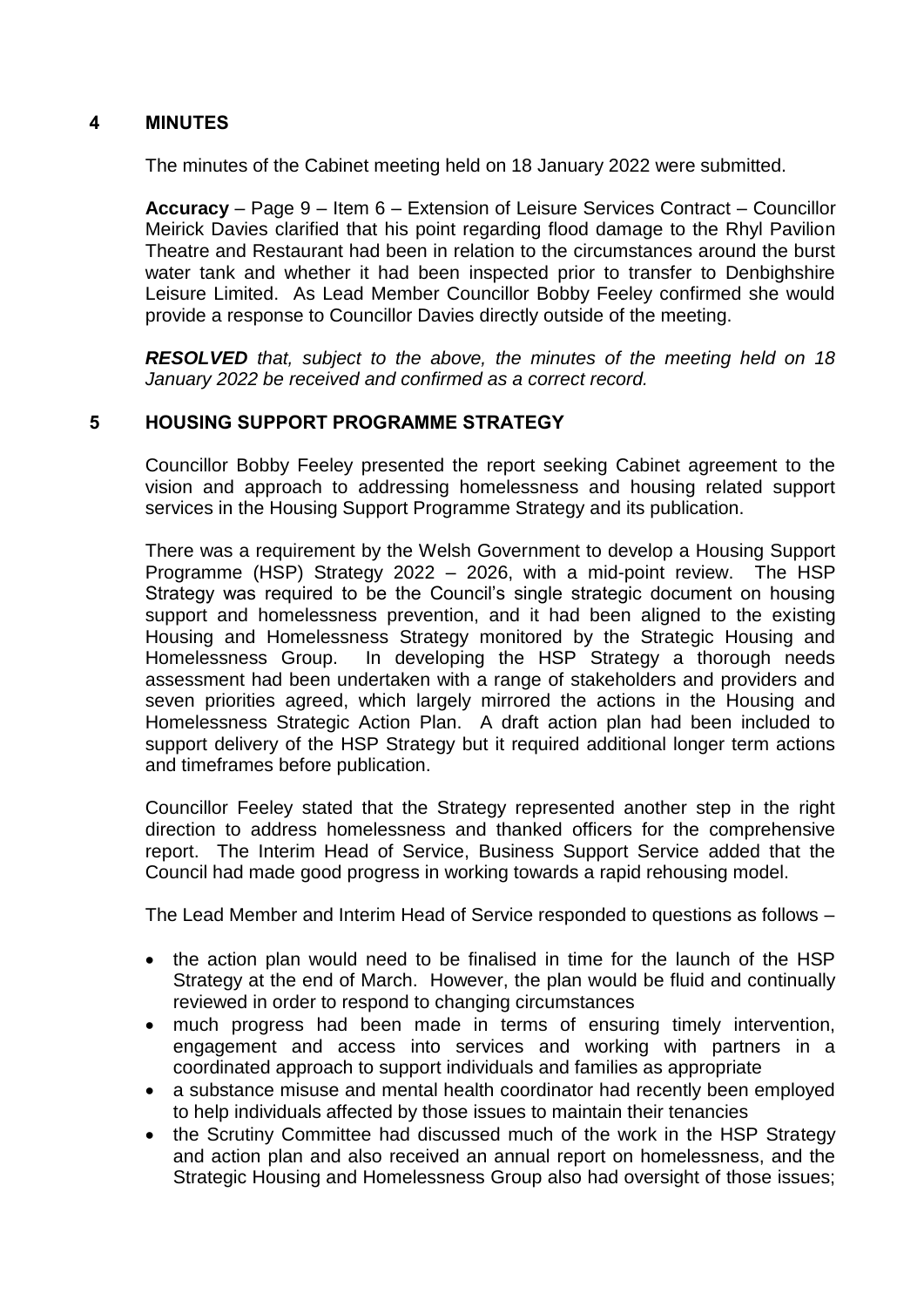given the tight timescales for publication of the HSP Strategy, approval of the document had been sought from Cabinet

- highlighted challenges in rural areas to provide the level of housing needed with provision in Llangollen and Denbigh and limited provision in Ruthin together with short term leased accommodation which was dependent on community housing and registered social landlords having property available – best efforts were made to keep people presenting as homeless close to their communities
- steps were being taken to establish an early intervention and prevention service to reduce the number of people becoming homeless and the recent focus and funding provided by the Welsh Government over the last two years had been on prevention: that approach had also been reflected in the HSP Strategy.

*RESOLVED that Cabinet agree with Denbighshire's vision and strategic direction outlined within the Housing Support Programme Strategy and approve publication of the document.*

### **6 REGIONAL MEMORY ASSESSMENT SUPPORT SERVICE INVITATION TO TENDER (ITT) - AWARD OF CONTRACTS**

The Head of Legal, HR and Democratic Services referred to two confidential appendices to the report for reasons of commercial sensitivity and advised that any detailed questioning on those elements should be carried out in private session.

Councillor Bobby Feeley presented the report seeking Cabinet approval to award three contracts following completion of an Invitation to Tender (ITT) for the Regional Memory Assessment Support Service. [Cabinet had previously agreed at its meeting on 23 November 2021 that the Council act as the Lead Commissioner for the Service ITT on behalf of the Regional Collaboration Service (six local authorities and Betsi Cadwaladr University Health Board (BCUHB) partners in North Wales)].

The three contracts combined had a potential total value of up to £3.36m (£672k per annum over a potential 5-year period). Details of the tender process had been provided in the report including the number of bidders for each of the three lots offered as part of the ITT together with the evaluation of the tender submissions and recommended contract awards against each lot. External funding for the costs of the regional activity had been confirmed by Welsh Government.

#### *RESOLVED that Cabinet –*

- *(a) approve the acceptance of the tenders submitted by the three suppliers and to reject the tender submitted by one supplier for the reasons detailed within the 'Contract Award Recommendation Report' (Appendix 1 to the report), and*
- *(b) confirms that it has read, understood and taken account of the Well-being Impact Assessment (Appendix 2 to the report) as part of its consideration.*

# **7 PROPOSED SCHEME OF DELEGATED DECISION MAKING FOR LAND ACQUISITION (FREEHOLD AND LEASEHOLD) FOR CARBON SEQUESTRATION AND ECOLOGICAL IMPROVEMENT PURPOSES**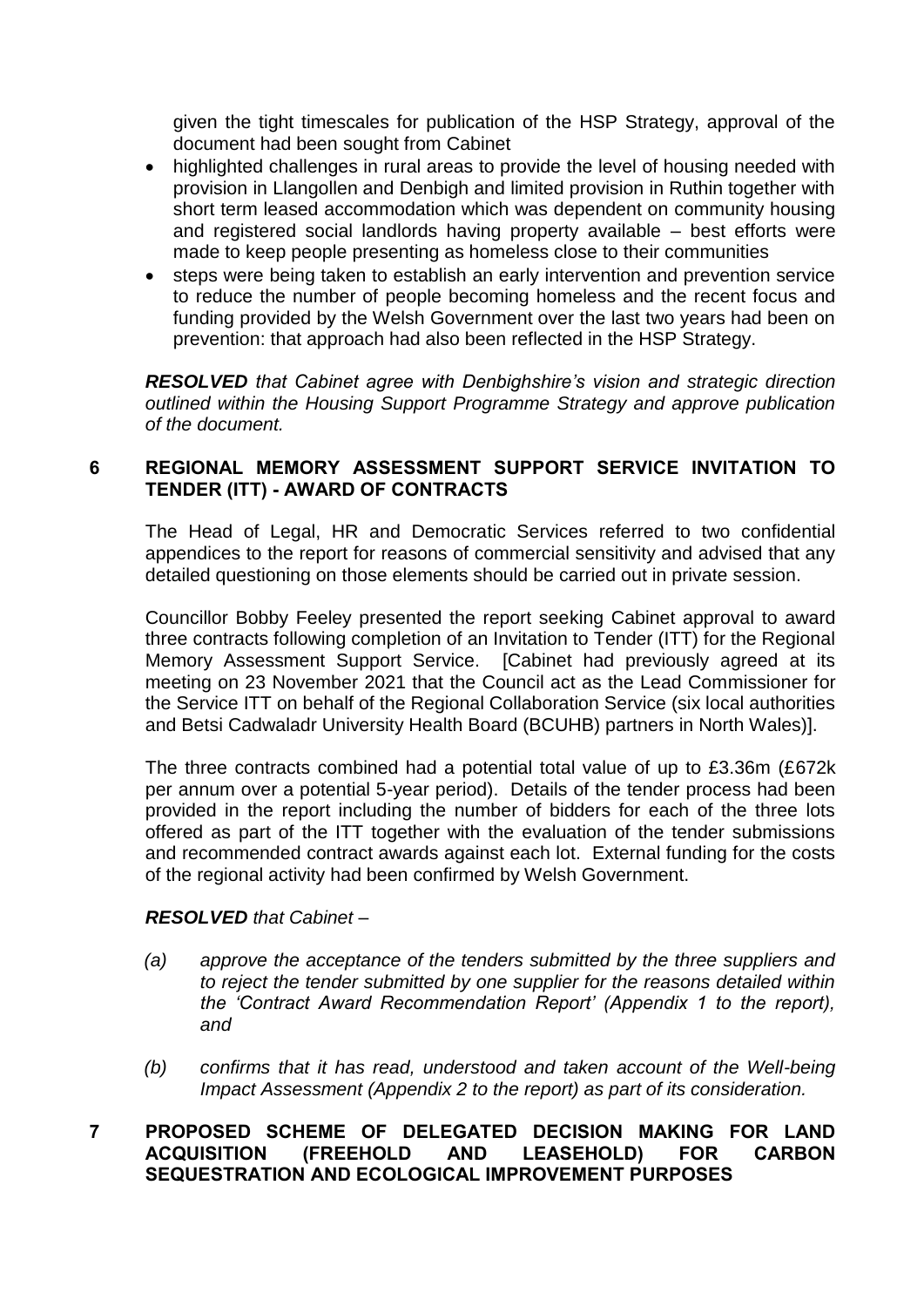Councillors Brian Jones, Tony Thomas and Julian Thompson-Hill presented a joint report seeking Cabinet approval of a new scheme of delegated decision making for land acquisition for carbon sequestration and ecological improvement purposes.

The proposed changes to the scheme of delegation would effectively expedite the process of land acquisition to enable the Council to deliver on its Climate Change and Ecological Emergency Declaration and targets within its Climate and Ecological Change Strategy (2021/22 – 2029/30). Reference was made to the consultation and engagement undertaken and assurances were provided that the open communication with communities and stakeholders would continue in the future. The point was also made that there was no intention to purchase prime agricultural land. In terms of finance, part of the budget allocated for the net carbon zero target programme of work was for this type of land purchase and individual projects over £1m would still require Cabinet approval. Safeguards around the decision making process were also highlighted with a clear scoring matrix on land assessment and the extensive involvement of both elected members and officers in that process.

The Leader highlighted the sensitivities relating to land acquisition in order to offset carbon emissions and the impact on rural communities nationally. However, the report referred only to proposals to amend the delegation process and it was clear in the site assessment process that land for food production would not be acquired. He had also been assured with regard to the continuing consultation going forward.

During consideration of the report debate focused on the following areas –

- in accordance with the Council's land disposal policy internal services were consulted to ascertain whether there was any requirement for the land prior to disposal which also included the suitability of land for environmental use
- improved access to land for visitors would be a key consideration
- there was sufficient resource currently within Countryside Services for land maintenance and there was a mechanism via the Budget Board to bid annually for both capital and revenue funding in the event more resources were required to manage future land acquisition which would be a consideration going forward
- the Council was committed to reducing its carbons emissions as much as possible and a range of targets had been set in that regard, which included buildings and fleet; land acquisition for carbon sequestration was another means of contributing to that process and offset emissions which could not be removed
- there was some discussion on the practice of private companies buying Welsh farmland for the purpose of planting trees to offset their own carbon emissions which was an emotive issue and a particular problem in mid/South Wales
- in response to concerns raised by Councillor Gwyneth Ellis and the contentious nature of the issue, the Leader accepted it was a sensitive issue but was assured regarding the criteria for land acquisition (which did not include agricultural/food producing land) and that the approach was part of a programme of carbon reduction measures which would contribute to the Council's environmental agenda
- the sustainability score (31 / 36) in the Wellbeing Impact Assessment was explained, given that it was a wide measure and included integration with other activities and partnership working and was sustainable long term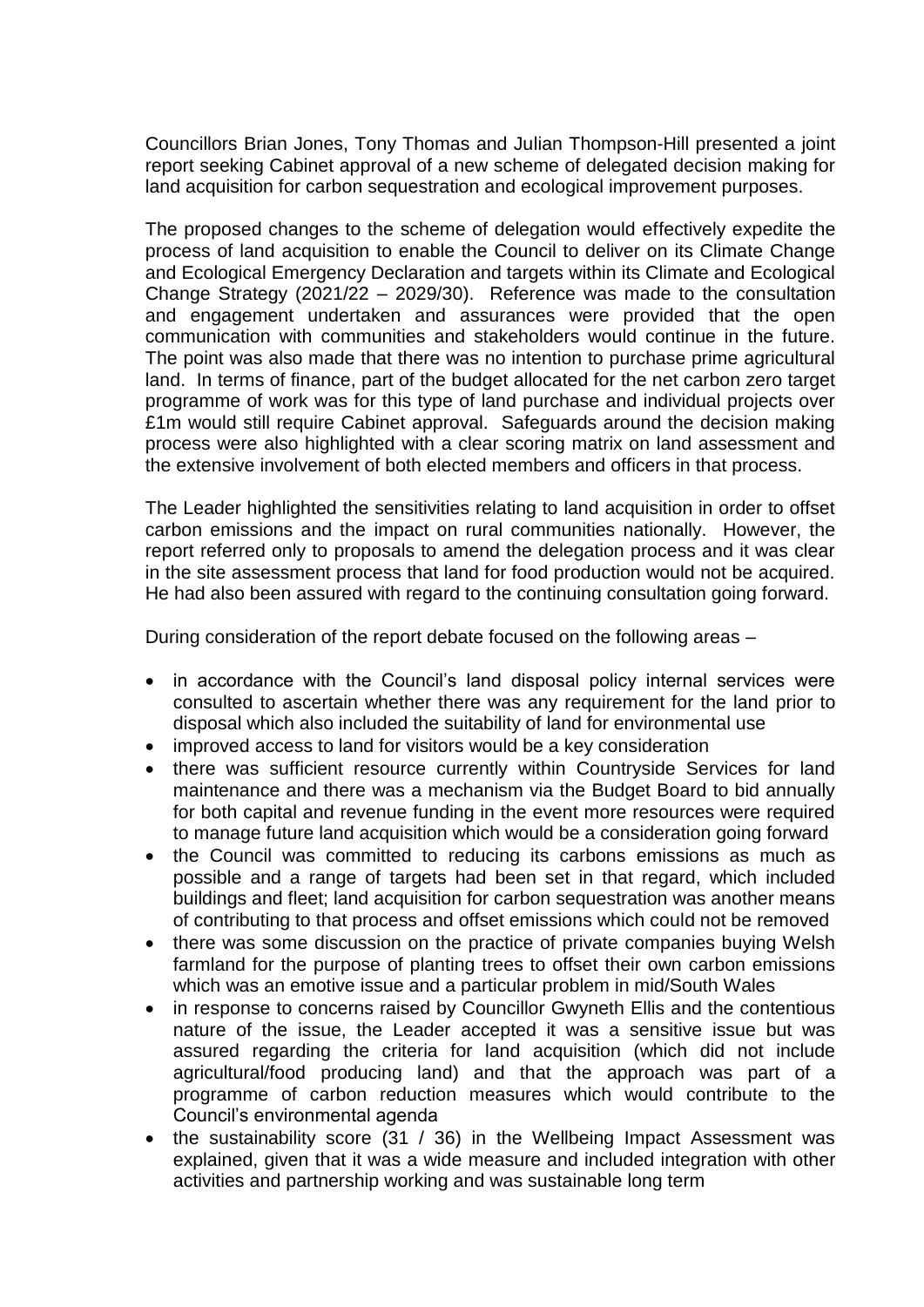- the report related to the decision making process and ensuring it was effective and the key decision makers were the lead members and therefore assurance could be taken that it was a political decision for members to make
- regular information on the Council's carbon reduction achievements was provided and the Climate Change and Ecological Emergency Working Group would continue into the new Council with an open invitation to all members
- there were currently sufficient resources within the Climate Change Team with much of their role focusing on coordination and planning with collaborative working with staff across the Council to promote and implement the programme, but the situation may need to be reviewed as the Strategy progressed.

#### *RESOLVED that Cabinet –*

- *(a) approve the introduction of the new scheme of delegated decision making for land acquisition (freehold/leasehold) for carbon sequestration and ecological improvement purposes as proposed in Appendix 1 to the report, and*
- *(b) confirms that it has read, understood and taken account of the Well-being Impact Assessment (Appendix 2 to the report) as part of its consideration.*

### **8 QUEEN'S BUILDINGS RHYL - REQUEST FOR ADDITIONAL FUNDING**

Prior to presenting the report the Leader recorded his disappointment that a Denbighshire County Councillor had made a statement in the press which could damage the reputation of the Council, the project and Rhyl in order to enhance their own standing. Denbighshire was an open, transparent authority and there was always opportunity for members to question and scrutinise beyond the Cabinet. It had taken years of hard work to create confidence amongst the residents of Rhyl and potential investors to help change the face of Rhyl which had not been helped by the misinformation in the press. He suggested if the member was present they listen to the debate, read the report and note the facts of the matter. [During the course of debate other members also expressed their views on the issue and the Leader directed the focus of the debate to the report and its recommendation.]

The Leader presented the joint report with Councillor Julian Thompson-Hill updating Cabinet on the Queen's Buildings Rhyl Project and seeking approval of the updated business case and for additional funding to deliver Phase 1 of the project.

The project was critical to the regeneration of Rhyl and future economic success of the area and would provide a key link in joining up investment on the promenade and the proposals through the Levelling Up Fund bid for improvements on the high street. The success of the Council's wider regeneration programme with partners was also highlighted, and the project was a key part of that programme of work to provide trading places and jobs in the town and future phases to provide new homes and further employment. Welsh Government also recognised the importance of the project and remained committed to the development. The financial elements and reasoning behind the project cost increases had been set out in the report and further elaborated on at the meeting, which had been due to factors beyond the Council's control and which could not have been foreseen, which included raising the finished floor level of the building to meet planning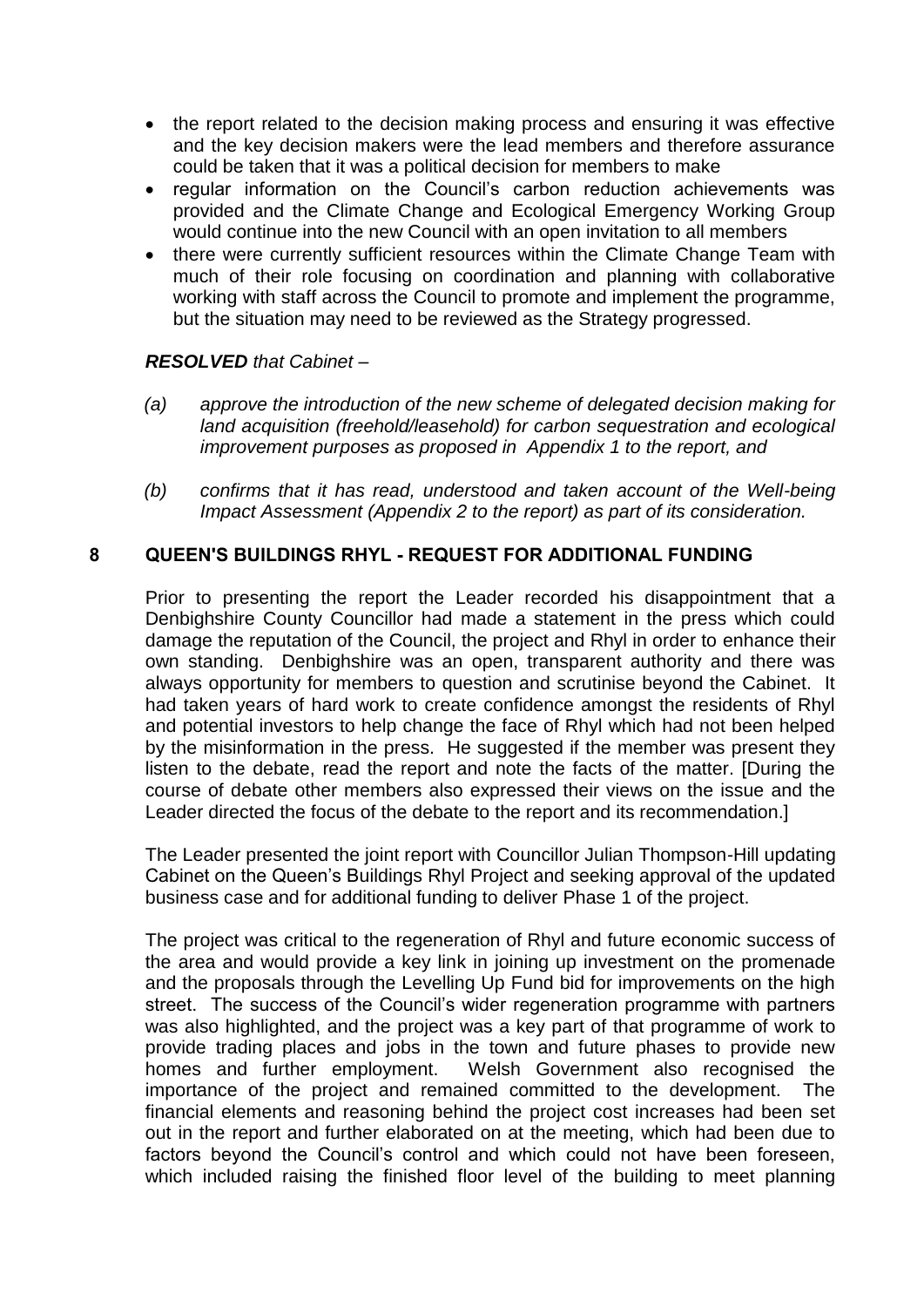conditions and increased costs associated with construction materials and demolition/asbestos removal. Whilst all possible funding avenues were being pursued to cover the funding shortfall to deliver Phase 1, at this stage the Council would need to fund the full amount required. It was noted that failure to complete the project would likely involve significant grant claw back.

Cabinet discussed the report at length and support was voiced as follows –

- Councillor Brian Jones considered that progressing the project was the right thing to do for Rhyl and he had been pleased to note the support from the Welsh Government and potential for Levelling Up Funding to benefit the area; he also acknowledged the hard work of the Lead Members and officers on the project
- Councillor Bobby Feeley had been disappointed to note the cost increase but recognised the global rise in construction costs; she accepted the need for regeneration in Rhyl and reported upon the improvements over recent years and also paid tribute to the role of Denbighshire Leisure Limited in that regard
- Councillor Mark Young was clear that the cost increases could not have been foreseen, referencing construction material cost increases of between 23% - 78%, and he noted that it would be more cost effective to progress the project to completion than lose the investment. He commended the officers for the work undertaken and looked forward to delivery of the scheme. In response to Councillor Young's question as to whether the additional funding requested was sufficient, Councillor Julian Thompson-Hill advised that the amount represented a fair assessment based on best assumption at the present time
- Councillor Huw Hilditch-Roberts also drew attention to the significant increase in construction costs which had impacted on a number of school projects and he commended the work of the Council and its commitment to regeneration in Rhyl, highlighting key projects and a focus on investment in the high street. He fully supported the recommendation noting that the project would generate jobs and create a better standard of living for the residents of Rhyl
- Councillor Richard Mainon paid tribute to all those involved in progressing the project which was a key part of Rhyl's redevelopment and would connect the promenade to the town centre, and pivotal in offering aspiration and opportunity in the town. He highlighted the hard work undertaken on the project with good controls on costs and fully supported the scheme.

The Leader invited questions from non-Cabinet members.

Rhyl Members Councillors Joan Butterfield, Alan James and Barry Mellor took the opportunity to highlight the Queen's Building Project as pivotal to the regeneration of Rhyl and thanked the Council for prioritising the regeneration programme which had resulted in significant improvements both on the promenade and other areas in the town and had been much appreciated by the residents of Rhyl. The project would be a catalyst for investment with significant economic benefits for Rhyl and the wider area. The support of both the Cabinet and all councillors across the authority in those regeneration efforts were recognised and much appreciated as was the continued support of the Welsh Government.

As the Scrutiny Committee representative on the Queen's Building Project Board, Councillor Hugh Irving confirmed he had been happy with the information presented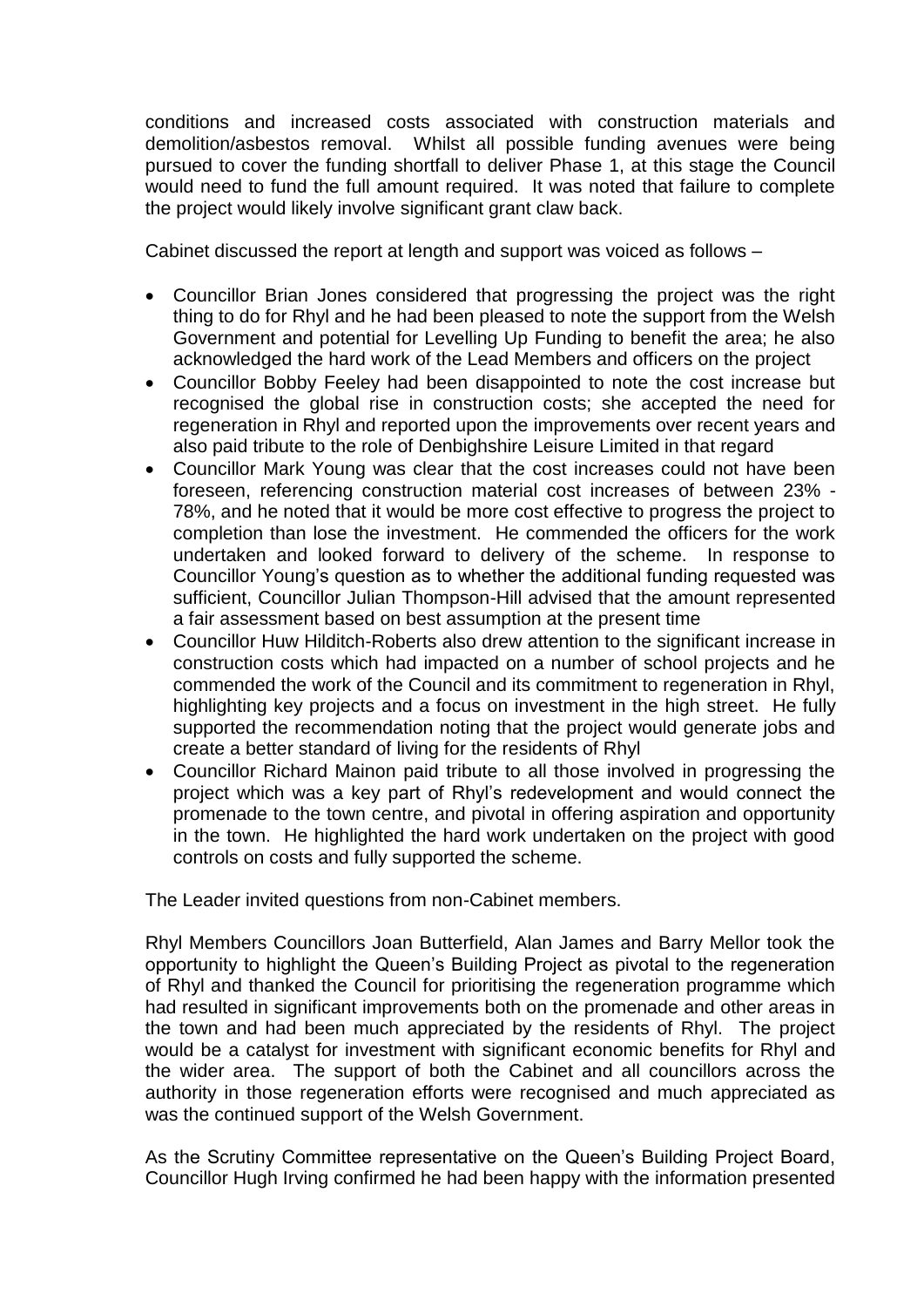to the Board which he had kept under close review, and from a scrutiny perspective he had no issues with any actions to date. In response to a question from Councillor Meirick Davies, Councillor Julian Thompson-Hill clarified that the Levelling Up Fund bid included an element for enhancement at the Queen's Buildings to improve the visual appearance such as landscaping.

The Chief Executive acknowledged members' thanks and support of officers, particularly when undertaking difficult projects, and he had pride in the regeneration work carried out in Rhyl. He extended an open invitation to all members to discuss the approach to regeneration in Rhyl and highlighted other projects in the process of being planned or developed together with work to tackle deprivation in the town.

*RESOLVED that Cabinet approves the updated business case and the allocation of additional funding to the project as detailed in section 6 and 9 of the report.*

At this point (11.50 am) the meeting adjourned for a short break.

#### **9 RECOMMENDATIONS OF THE STRATEGIC INVESTMENT GROUP**

Councillor Julian Thompson-Hill presented the report seeking Cabinet's support of projects identified for inclusion in the 2022/23 Capital Plan as recommended by the Strategic Investment Group (SIG) and detailed in Appendix 1 to the report.

Councillor Thompson-Hill guided members through the report and explained the funding available for block allocations for on-going programmes of work. Reference was made to the work of the SIG in reviewing the bids for allocations and a summary of their recommendations had been provided and elaborated upon further at the meeting, which included the recommended funding source for each project together with the reasoning for supporting those specific projects and allocations.

As an aside the Head of Finance referred to recent Welsh Government capital funding announcements advising that work would be ongoing to maximise those income streams with a future report back to Cabinet thereon following the elections.

Cabinet considered the recommendations contained within the report. There was some debate on the funding allocations for structural and other repair works relating to bridges and it was noted that, following a condition survey of bridges, a specific funding allocation and ten year plan had been produced on works required. Given that the original survey had been carried out some six years ago, Councillor Brian Jones felt there would be merit in reviewing that work to ensure the latest position was known to safeguard against future issues and enable work to be prioritised as appropriate, particularly in light of the impact and loss of Llannerch Bridge. The Leader asked that Councillor Thompson-Hill relay that message back to officers.

*RESOLVED that the projects detailed in Appendix 1 to the report for inclusion in the 2022/23 Capital Plan be supported and recommended to full Council.*

#### **10 FINANCE REPORT**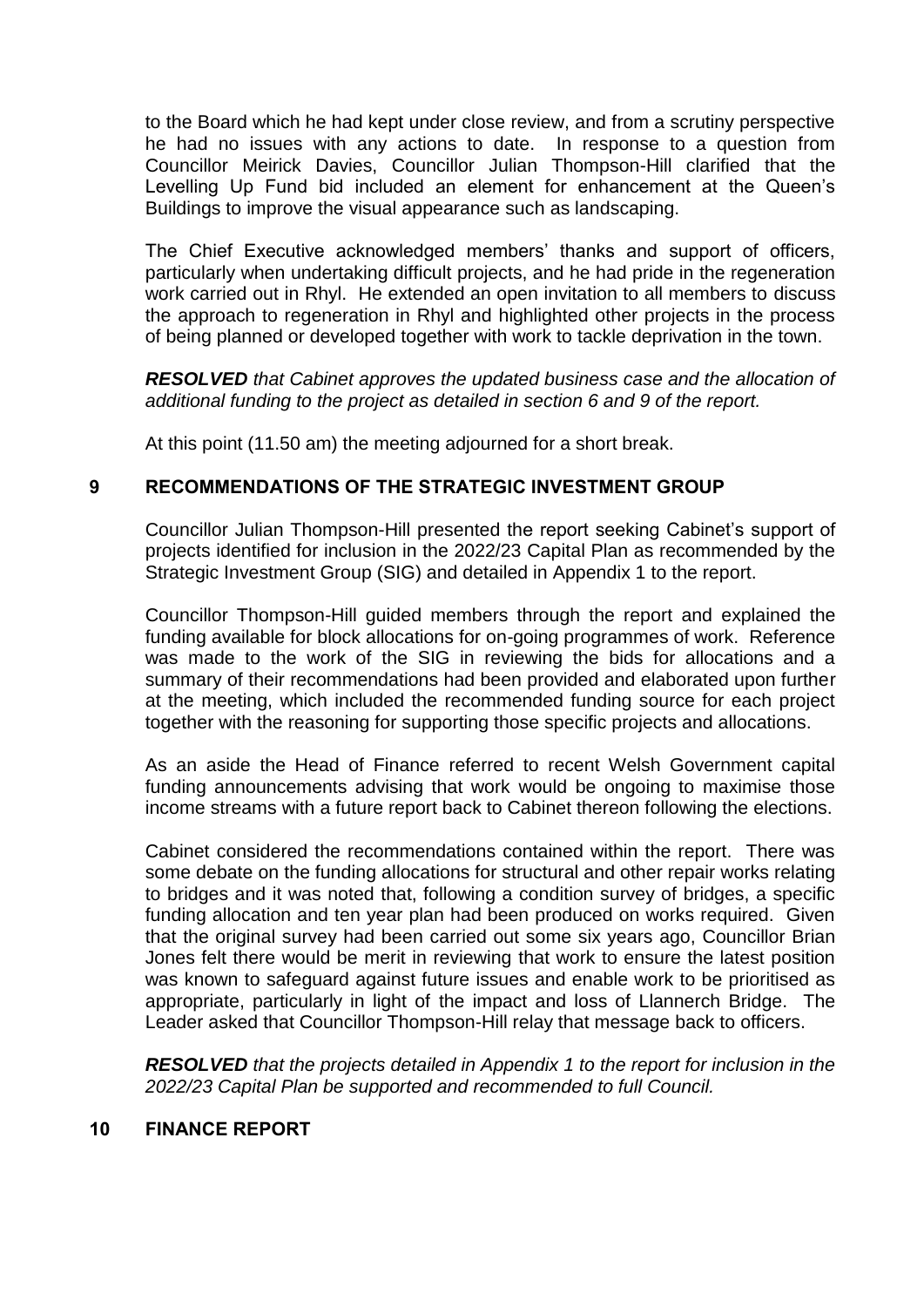Councillor Julian Thompson-Hill presented the report detailing the latest financial position and progress against the agreed budget strategy as outlined below –

- the net revenue budget for 2021/22 was £216.818m (£208.302m in 2020/21)
- an overspend of £1.553m was forecast for service and corporate budgets
- detailed agreed savings and efficiencies worth £2.666m relating to fees and charges, operational efficiencies, changes in service provision and schools
- highlighted current risks and assumptions relating to individual service areas, corporate budgets and schools together with the impact of coronavirus and position on funding claims to the Welsh Government, and
- a general update on the Housing Revenue Account and Housing Capital Plan, Treasury Management and Capital Plan with an update on major projects.

The Head of Finance highlighted other Welsh Government funding streams being made available late in the financial year which would impact positively on finances. Due to the timing of the next Cabinet meeting in March a finance report would not be submitted but a summary of the financial developments over the coming months would be contained within the final outturn report to Cabinet and members would be kept informed of those developments as the situation progressed.

The following matters were raised during the ensuing debate –

- Councillor Mark Young sought assurances regarding the prompt roll out of the £150k rebate announced by the Welsh Government for council tax bands A to D and recipients of the council tax reduction scheme. The Head of Finance advised that once the detail of the scheme was known steps would be taken to facilitate its delivery as soon as possible and he outlined the likely arrangements in that regard. Members would be kept informed as the situation developed
- Councillor Brian Jones reported on the success of the East Rhyl Flood Defence Scheme which had been completed ahead of time and within budget, protecting 1600 homes and businesses from coastal flooding. He also referred to an extra £700-750k for highway spend in the current financial year and it was clarified that confirmation of the amount was awaited from the Welsh Government and given the late availability of the funding in the current financial year, it was likely that the funding would be allocated against work already undertaken with the Council's own budget being carried forward into the next financial year
- in response to a question from Councillor Bobby Feeley, the Corporate Director Communities reported upon the £1000 retention payment for those registered as social care workers who would also be beneficiaries of the real living wage from April. The payment was being made by the Welsh Government but the local authority would be facilitating delivery of the payment to eligible staff.

In response to questions from Councillor Meirick Davies, the Leader reported upon plans for the future use of the former school site relating to Ysgol Llanfair DC with discussions ongoing with a local community group in that regard, he also agreed to ascertain whether ownership of the land had been transferred from the Diocese to the Council. With regard to planning income, Councillor Mark Young confirmed that activity had increased and officers were working collaboratively to increase income and ensure the service was more sustainable going forward.